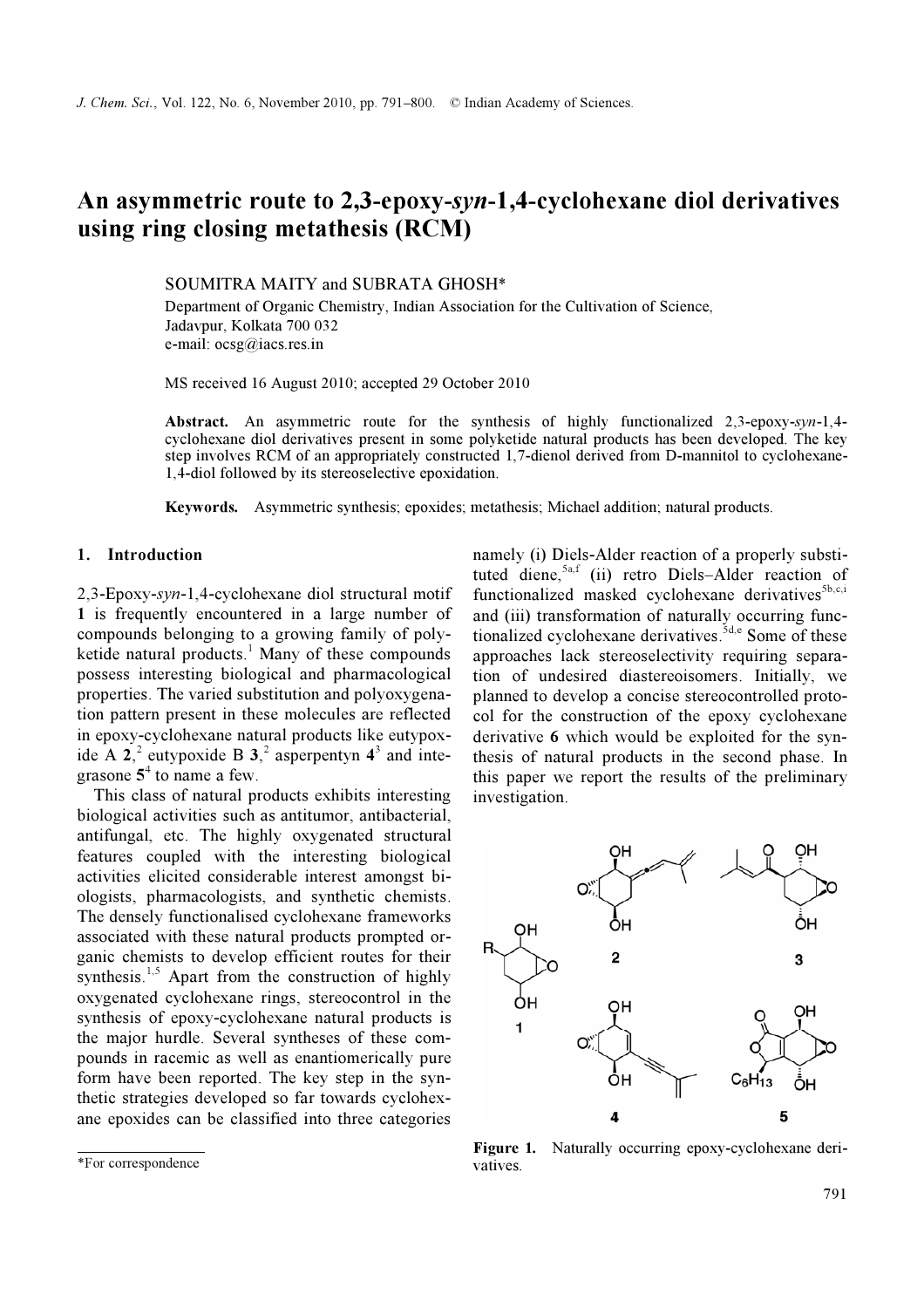## 2. Experimental

Melting points were taken in open capillaries in sulfuric acid bath and are uncorrected. Petroleum ether refers to the fraction having b.p. 60–80°C. A usual workup of the reaction mixture consists of extraction with diethyl ether, washing with brine, drying over  $Na<sub>2</sub>SO<sub>4</sub>$ , and removal of the solvent in vacuo. Column chromatography was carried out with silica gel (60–120 mesh). Peak positions in <sup>1</sup>H and <sup>13</sup>C NMR spectra are indicated in parts per million downfield from internal TMS in  $\delta$  units. NMR spectra were recorded at 300 MHz for <sup>1</sup>H and 75 MHz for <sup>13</sup>C on Bruker-Avance  $DPX_{300}$  instrument. IR spectra were recorded on Shimadzu FTIR-8300 instrument. Optical rotations were measured using Jasco P-1020 digital polarimeter and  $[\alpha]^{D}$  values are given in units of  $10^{-1}$  deg cm<sup>2</sup> g<sup>-1</sup>. Mass spectra were measured in a QTOF I (quadrupole-hexapole-TOF) mass spectrometer with an orthogonal Z-spray– electrospray interface on Micro (YA-263) mass spectrometer (Manchester, UK). Unless otherwise indicated, all reactions were carried out under a blanket of Ar.

# 2.1 (S)-6-((S)-1,4-dioxaspiro[4.5]decan-2-yl) octa-1,7-dien-4-ol (11)

To a magnetically stirred solution of the aldehyde 10  $(1·0 g, 4·46 mmol)$  in THF  $(20 mL)$  was added dropwise allylmagnesium chloride solution (2⋅7 mL, 5⋅35 mmol, 2⋅0 M in THF) at 0°C. After stirring for 2 h, the reaction was quenched with saturated aqueous NH4Cl solution (3 mL), and the whole mixture was extracted with diethyl ether  $(3 \times 25 \text{ mL})$ . The combined organic layer was washed with brine, dried over  $Na<sub>2</sub>SO<sub>4</sub>$ , filtered and evaporated to give crude product. Purification of the residue by column chromatography (10% Et<sub>2</sub>O/petroleum ether) gave an inseparable mixture of dienols 11 (1⋅0 g, 85%) as a colourless liquid.  $[\alpha]^{25}$ <sub>D</sub> + 24⋅0 (c 3⋅9, CHCl<sub>3</sub>);  $R_f = 0.6$  (20% EtOAc/petroleum ether); IR (KBr): 3447, 3075, 2935, 1639, 1448 cm<sup>-1</sup>; <sup>1</sup>H NMR (300 MHz, CDCl<sub>3</sub>):  $\delta$  = (for both diastereoisomers) 5⋅82–5⋅57 (m, 2H), 5⋅12–5⋅02 (m, 4H), 4⋅09–3⋅89 (m, 2H), 3.61–3.56 (m, 2H), 2.46–2.42 (m, 1H),  $2.31-2.26$  (m, 1H),  $2.18-2.08$  (m, 4H),  $1.54$  (br s, 4H), 1⋅52 (br s, 4H), 1⋅33 (br s, 2H); <sup>13</sup>C NMR (75 MHz, CDCl<sub>3</sub>):  $\delta$  = (for major isomer) 137⋅5, 134⋅7, 117⋅8, 117⋅7, 109⋅2, 78⋅0, 68⋅0, 66⋅6, 43⋅4, 42⋅5, 38⋅0, 35⋅7, 34⋅8, 25⋅1, 23⋅8 (2C); (for minor

isomer) 137⋅8, 134⋅7, 117⋅7, 117⋅2, 109⋅4, 77⋅0, 68⋅4, 66⋅5, 43⋅5, 41⋅4, 38⋅4, 35⋅7, 34⋅6, 25⋅0, 23⋅7 (2C); HRMS (ESI):  $m/z$   $[M + Na]$ <sup>+</sup> calcd. for  $C_{16}H_{26}O_3Na$ : 289⋅1780; found: 289⋅1782.

# 2.2 (S)-5-((S)-1,4-dioxaspiro[4.5]decan-2 yl)cyclohex-3-enol (12)

A solution of dienols 11 (1⋅25 g, 4⋅70 mmol) in  $CH_2Cl_2$  (100 mL) was treated with Grubbs' first generation catalyst (193 mg, 0.23 mmol) under Argon atmosphere and stirred at room temperature for 6 h. The residual mass obtained after removal of solvent was column chromatographed (30%  $Et<sub>2</sub>O/petroleum$  ether) to afford an inseparable mixture of cyclohexenols 12  $(1·0 g, 90%)$  as a colourless oil.  $[\alpha]^{25}$ <sub>D</sub> –51⋅9 (c 5⋅3, CHCl<sub>3</sub>);  $R_f$ = 0⋅4 (30%) EtOAc/petroleum ether); IR (KBr): 3403, 2931, 1448, 1364 cm<sup>-1</sup>; <sup>1</sup>H NMR (300 MHz, CDCl<sub>3</sub>):  $\delta$  = (for the mixture) 5⋅78 (d, J = 10⋅2 Hz) and 5⋅65  $(br s, total 2H), 4·08 (br s, 1H), 3·97–3·85 (m, 3H),$  $3.61$  (t,  $J = 6.8$  Hz, 1H),  $2.42 - 2.27$  (m, 3H),  $2.03 -$ 1⋅83 (m, 2H), 1⋅56 (br s, 4H), 1⋅52 (br s, 4H), 1⋅34 (br s, 2H); <sup>13</sup>C NMR (75 MHz, CDCl<sub>3</sub>):  $\delta$  = (for major isomer) 127⋅1, 125⋅8, 109⋅7, 78⋅7, 67⋅0, 66⋅7, 40⋅0, 36⋅3, 35⋅0, 34⋅8, 32⋅0, 25⋅2, 24⋅0, 23⋅8; (for minor isomer) 127⋅6, 124⋅8, 109⋅7, 79⋅0, 67⋅3, 64⋅3, 36⋅4, 36⋅0, 35⋅1, 34⋅9, 33⋅7, 25⋅1, 24⋅0, 23⋅8; HRMS (ESI):  $m/z$  [M + Na]<sup>+</sup> calcd. for C<sub>14</sub>H<sub>22</sub>O<sub>3</sub>Na: 261⋅1467; found: 261⋅1462.

## 2.3 (S)-5-((S)-1,4-dioxaspiro[4.5]decan-2 yl)cyclohex-3-enyl acetate (14)

To a magnetically stirred solution of the cyclohexenols 12 (570 mg, 2⋅40 mmol) in  $CH_2Cl_2$  (20 mL) at 0°C was added drop-wise triethyl amine (0⋅67 mL, 4⋅78 mmol), acetic anhydride (0⋅34 mL, 3⋅60 mmol), and 4-DMAP (cat). The reaction mixture was then allowed to stir for 2 h at room temperature. Solvent was evaporated, and the residual mass was extracted with diethyl ether  $(2 \times 20 \text{ mL})$ . The ether layer was then washed with water (2 mL) and brine. Removal of solvent under reduced pressure followed by column chromatography  $(5\%$  Et<sub>2</sub>O/petroleum ether) afforded the corresponding acetate 14 (640 mg, 95%) as a colourless oil.  $[\alpha]^{27}$  –47.3 (c 5.9, CHCl<sub>3</sub>);  $R_f = 0.4$  (30% EtOAc/petroleum ether); IR  $(KBr)$ : 2935, 2860, 1734, 1448, 1365 cm<sup>-1</sup>; <sup>1</sup>H NMR (300 MHz, CDCl<sub>3</sub>):  $\delta$  = (for the mixture) 5⋅82–5⋅62 (m, 2H), 5⋅18–5⋅11 and 4⋅97–4⋅87 (m, total 1H),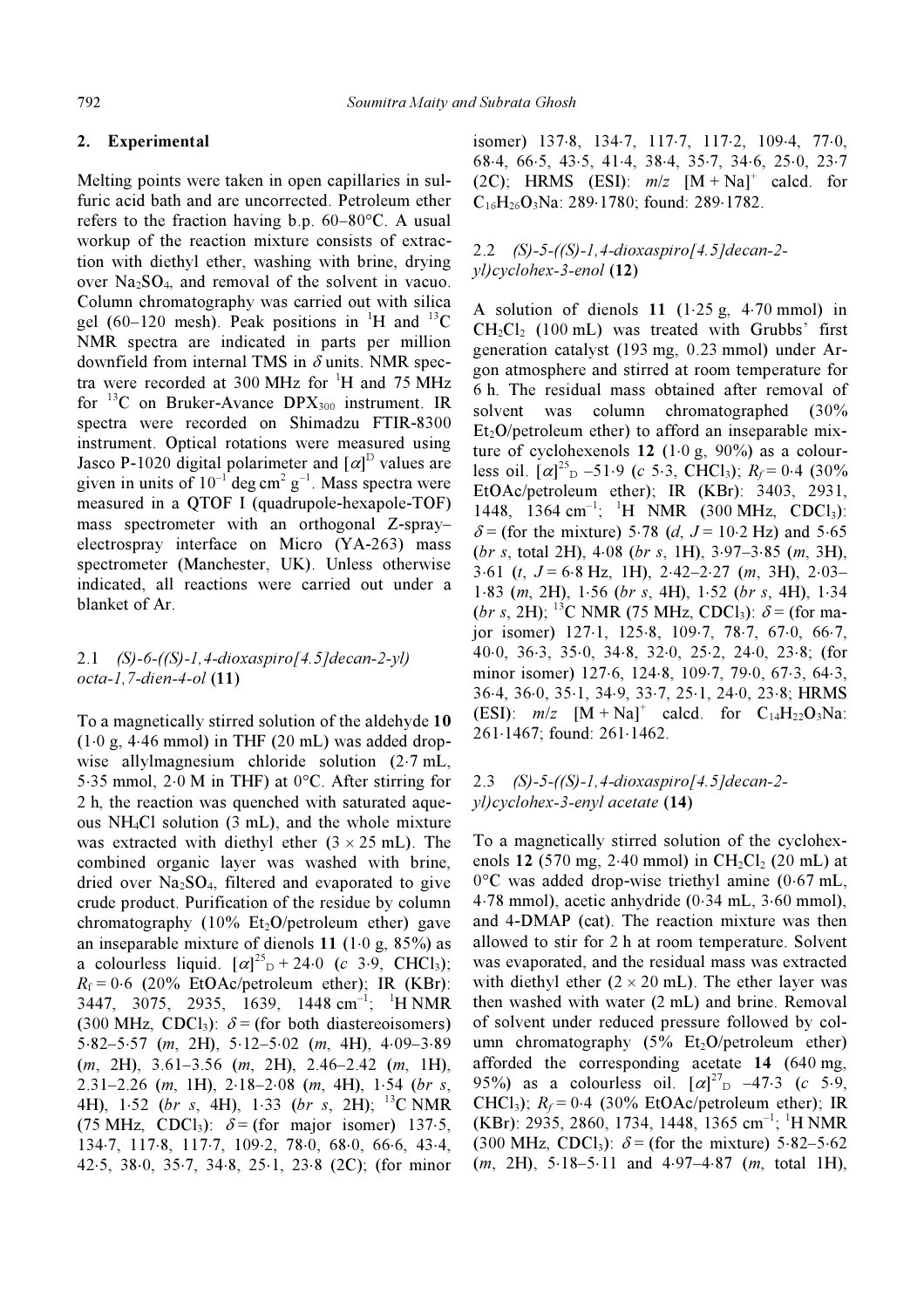3⋅90–3⋅88 (m, 2H), 3⋅63–3⋅58 (m, 1H), 2⋅43–2⋅28  $(m, 2H), 2·13–2·07$   $(m, 1H), 2·00$   $(s, 3H), 1·88–1·81$  $(m, 1H), 1.58$  (br s, 4H), 1⋅54 (br s, 4H), 1⋅50–1⋅32  $(m, 3H)$ ; <sup>13</sup>C NMR (75 MHz, CDCl<sub>3</sub>):  $\delta$  = (for major isomer) 170⋅8, 127⋅6, 124⋅5, 109⋅7, 78⋅6, 67⋅7, 67⋅2, 36⋅4, 36⋅0, 35⋅0, 30⋅4, 28⋅9, 25⋅2, 24⋅1, 23⋅9, 21⋅4; (for minor isomer) 170⋅6, 127⋅7, 125⋅0, 109⋅7, 78⋅5, 70⋅0, 67⋅0, 40⋅0, 36⋅3, 35⋅1, 31⋅2, 30⋅5, 25⋅2, 24⋅0, 23⋅9, 21⋅4; HRMS (ESI):  $m/z$  [M + Na]<sup>+</sup> calcd. for C16H24O4Na: 303⋅1572; found: 303⋅1577.

## 2.4 (R)-5-((S)-1,4-dioxaspiro[4.5]decan-2-yl)-7 oxabicyclo[4.1.0]heptan-3-yl acetate (15)

m-CPBA (273 mg, 1⋅58 mmol) was added in one portion to a solution of the acetate 14 (222 mg,  $0.79$  mmol) in CH<sub>2</sub>Cl<sub>2</sub> (10 mL) and stirred for 2 h at room temperature. The mixture was treated with saturated aqueous NaHCO<sub>3</sub> and Na<sub>2</sub>SO<sub>3</sub> (5 mL,  $v/v = 1:1$ ), and extracted with  $CH_2Cl_2$  (2 × 10 mL). The extract was washed with brine, dried over Na<sub>2</sub>SO<sub>4</sub> and concentrated to give crude product. Purification of the crude product by column chromatography (15% Et<sub>2</sub>O/petroleum ether) afforded the title compound 15 (192 mg, 82%) as a colourless oil.  $[\alpha]^{27}$ <sub>D</sub> –30⋅1 (c 5⋅9, CHCl<sub>3</sub>);  $R_f$  = 0⋅6 (30% EtOAc/ petroleum ether); IR (KBr): 2935, 2860, 1736, 1446, 1365 cm<sup>-1</sup>; <sup>1</sup>H NMR (300 MHz, CDCl<sub>3</sub>):  $\delta$  = (for the mixture) 4⋅88–4⋅77 and 4⋅66–4⋅61 (m, total 1H), 4.12–3.98 (m, 2 H), 3⋅67–3⋅61 (m, 1H), 3⋅38, 3⋅29, 3⋅24, and 3⋅15 (all s, total 2H), 2⋅21–2⋅03 (m, 2H), 2⋅00, 1⋅99, 1⋅97, and 1⋅96 (all s, total 3H), 1⋅79–1⋅66 (m, 1H), 1⋅57 (br s, 8H), 1⋅36 (br s, 3H), 1⋅27–1⋅10  $(m, 1H)$ ; <sup>13</sup>C NMR (75 MHz, CDCl<sub>3</sub>):  $\delta$  = (for the mixture) 170⋅4, 170⋅3, 170⋅2, 110⋅2, 110.1, 109.6, 109.5, 76.9, 76.8, 76.7, 76.1, 68⋅5, 68⋅2, 67⋅7, 67⋅6, 67⋅2, 66⋅3, 65⋅7, 53⋅7, 53⋅2, 52⋅9, 52⋅7, 52⋅4, 50⋅8, 50⋅7, 50⋅0, 39⋅0, 38⋅7, 37⋅0, 36⋅6, 36⋅5, 36⋅4, 36⋅3, 35⋅1, 35⋅0, 34⋅2, 30⋅7, 30⋅0, 29⋅5, 29⋅3, 29⋅2, 27⋅4, 25⋅7, 25⋅2, 24⋅3, 24⋅1 (2C), 24⋅0, 23⋅8, 21⋅4, 21⋅3, 21⋅2; HRMS (ESI):  $m/z$  [M + Na]<sup>+</sup> calcd. for  $C_{16}H_{24}O_5$ Na: 319⋅1521; found: 319⋅1524.

## 2.5 (R)-5-((S)-1,4-dioxaspiro[4.5]decan-2-yl)-7 oxabicyclo[4.1.0]heptan-3-ol (13)

The acetate 15 (165 mg, 0⋅56 mmol) was dissolved in CH<sub>3</sub>OH (4 mL) and cooled to  $-5^{\circ}$ C. LiOH⋅H<sub>2</sub>O (35 mg, 0⋅83 mmol) was then added and stirred for 3 h. The reaction mixture was extracted with EtOAc  $(3 \times 5 \text{ mL})$  and washed with brine, dried over  $Na<sub>2</sub>SO<sub>4</sub>$ , filtered and then concentrated in vacuo. Purification of the crude residue by column chromatography  $(70\% \text{ Et}_2\text{O}/\text{petroleum}$  ether) afforded the epoxy-alcohol 13 (120 mg, 85%) as a colourless oil.  $[\alpha]_{\text{D}}^{26}$  –19⋅6 (c 6⋅5, CHCl<sub>3</sub>); R<sub>f</sub> = 0⋅3 (50% EtOAc/ petroleum ether); IR (KBr): 3431, 2936, 2860, 1448, 1365 cm<sup>-1</sup>; <sup>1</sup>H NMR (300 MHz, CDCl<sub>3</sub>):  $\delta$  = (for the mixture) 4⋅10–3⋅95 (m, 3H), 3⋅90 (br s, 1H), 3⋅74– 3⋅58 (m, 1H), 3⋅37 and 3⋅27 (all s, 1H), 3⋅22–3⋅13  $(m, 1H), 2.44-2.19$   $(m, 2H), 2.11-1.99$   $(m, 1H),$ 1⋅91–1⋅67 (m, 1H), 1⋅58 (br s, 4H), 1⋅55 (br s, 4H), 1⋅36 (br s, 2H), 1⋅27–1⋅13 (m, 1H); <sup>13</sup>C NMR (75 MHz, CDCl<sub>3</sub>):  $\delta$  = (for the mixture) 110⋅0, 109⋅6, 109⋅5, 77⋅0, 76⋅7, 67⋅6, 67⋅5, 67⋅2, 66⋅2, 64⋅2, 62⋅8, 54⋅2, 53⋅3, 53⋅1, 52⋅6, 51⋅4, 50⋅5, 40⋅0, 38⋅7, 36⋅5 (2C), 36⋅3, 35⋅2, 35⋅1, 35⋅0, 34⋅9, 34⋅2, 33⋅7, 33⋅0, 32⋅2, 29⋅4, 27⋅4, 25⋅2, 24⋅0 (2C), 23⋅8; HRMS (ESI):  $m/z$  [M + Na]<sup>+</sup> calcd. for C<sub>14</sub>H<sub>22</sub>O<sub>4</sub>Na: 277⋅1416; found: 277⋅1417.

2.6 (4S,5S)-4-hydroxy-5-((S)-1,4-dioxaspiro[4.5] decan-2-yl)cyclohex-2-enone (17) and (4R,5S)-4  $h$ ydroxy-5-((S)-1,4-dioxaspiro[4.5]decan-2-yl) cyclohex-2-enone (18)

To a solution of the epoxy-alcohols 13  $(1·1 g, ...)$ 4⋅33 mmol) in  $CH_2Cl_2$  (50 mL) at room temperature was added DMP (2⋅2 g, 4⋅76 mmol) portion-wise and the reaction mixture was allowed to stir for 2 h. The reaction mixture was quenched with 10%  $Na<sub>2</sub>S<sub>2</sub>O<sub>3</sub>$  solution (20 mL) doped with NaHCO<sub>3</sub> at ice-cold condition and stirred vigorously until the organic layer became transparent. The organic layer was washed with brine, dried over  $Na<sub>2</sub>SO<sub>4</sub>$  and concentrated in vacuo. The crude mixture thus obtained after chromatography over silica gel column (12% EtOAc/petroleum ether) afforded cyclohexenone derivatives  $17$  (640 mg, 58%) and 18 (210 mg, 20%). Compound 17: colourless oil;  $[\alpha]_{D}^{25}$  –50.7 (c) 1⋅5, CHCl<sub>3</sub>);  $R_f = 0.40$  (30% EtOAc/petroleum ether); IR (KBr): 3444, 2935, 2860, 1682, 1448 cm<sup>-1</sup>; <sup>1</sup>H NMR (300 MHz, CDCl<sub>3</sub>):  $\delta$  = 6.95 (dd, J = 10.0,  $4.4$  Hz, 1H),  $5.98$  (d,  $J = 10.0$  Hz, 1H),  $4.61$  (br s, 1H), 4⋅21 (dd,  $J = 14.3$ , 7⋅1 Hz, 1H), 4⋅06 (t,  $J = 6.8$  Hz, 1H), 3.65 (t,  $J = 7.7$  Hz, 1H), 2.44 (dd,  $J = 17.3$ , 11⋅2 Hz, 1H), 2⋅30–2⋅20 (m, 2H), 1⋅83– 1⋅77 (m, 1H), 1⋅56 (br s, 4H), 1⋅53 (br s, 4H), 1⋅35 (br s, 2H); <sup>13</sup>C NMR (75 MHz, CDCl<sub>3</sub>):  $\delta$  = 197⋅8, 149⋅3, 129⋅7, 110⋅3, 75⋅1, 67⋅6, 65⋅0, 43⋅0, 36⋅5, 36⋅4, 35⋅1, 25⋅0, 24⋅0, 23⋅9; HRMS (ESI): m/z  $[M + Na]$ <sup>+</sup> calcd. for C<sub>14</sub>H<sub>20</sub>O<sub>4</sub>Na: 275⋅1259; found: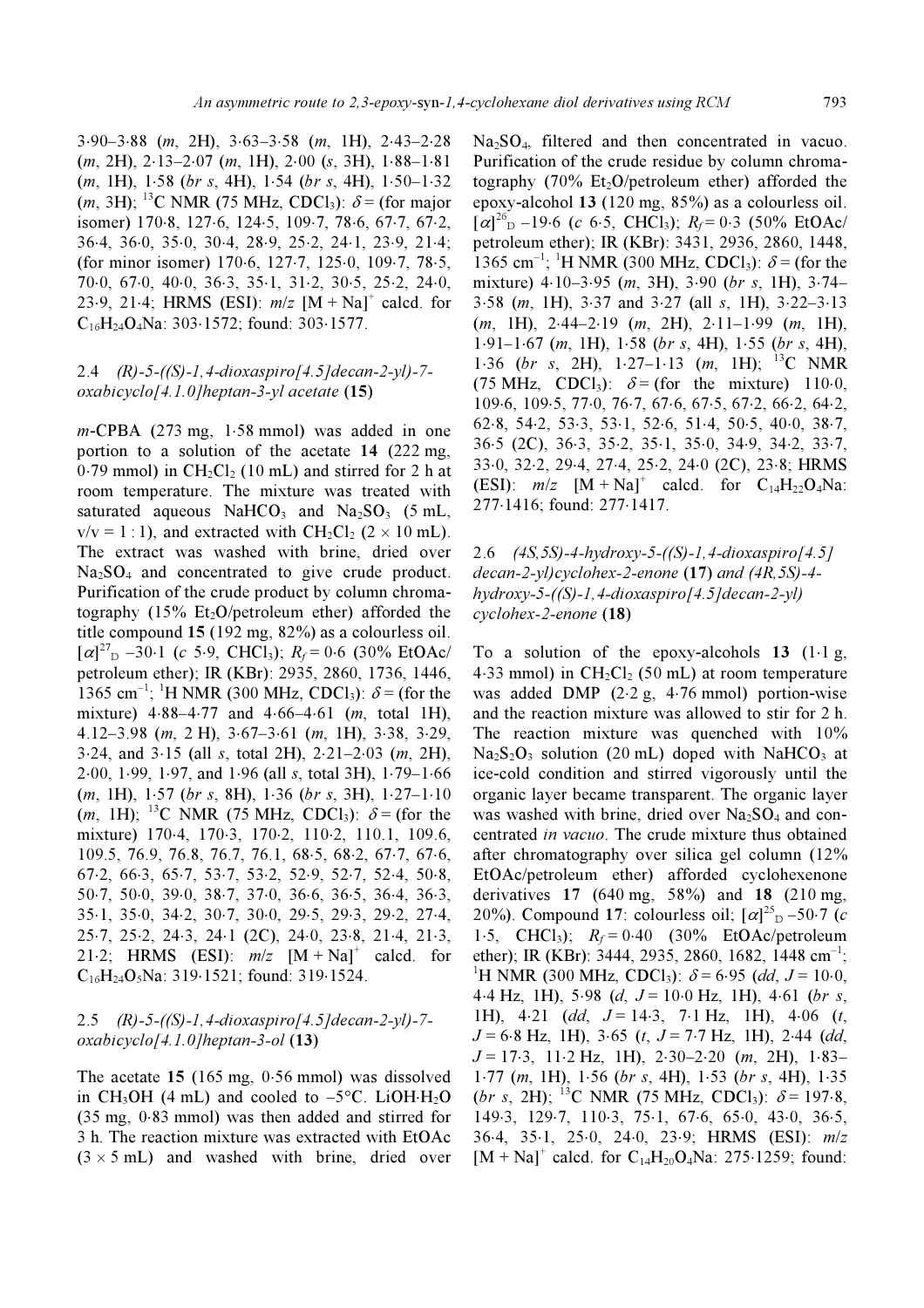275⋅1257; Compound 18: white solid; M.p. 80– 78°C;  $[\alpha]^{25}$ <sub>D</sub> +55⋅4 (c 1⋅5, CHCl<sub>3</sub>);  $R_f$  = 0.45 (30%) EtOAc/petroleum ether); IR (KBr): 3462, 2935, 2858, 1674, 1448 cm<sup>-1</sup>; <sup>1</sup>H NMR (300 MHz, CDCl<sub>3</sub>):  $\delta = 6.87$  (d,  $J = 10.3$  Hz, 1H), 5.95 (d,  $J = 10.2$  Hz, 1H), 4⋅60 (d,  $J = 7.1$  Hz, 1H), 4⋅16– 4⋅10 (*m*, 2H), 3⋅72−3⋅65 (*m*, 1H), 2⋅30 (*t*,  $J = 6·3$  Hz, 1H), 2⋅25–2⋅06 (m, 2H), 1⋅84–1⋅80 (m, 1 H), 1⋅63  $(br s, 3H)$ , 1⋅59  $(br s, 5H)$ , 1⋅39  $(br s, 2H)$ ; <sup>13</sup>C NMR  $(75 \text{ MHz}, \text{ CDCl}_3): \delta = 196.6, 152.7, 128.0, 111.0,$ 79⋅4, 70⋅9, 67⋅9, 47⋅0, 37⋅9, 35⋅9, 34⋅9, 24⋅8, 24⋅0, 23⋅7; HRMS (ESI):  $m/z$  [M + Na]<sup>+</sup> calcd. for C14H20O4Na: 275⋅1259; found: 275⋅1258.

# 2.7 (1R,4S,5R,9S)-4,9-dihydroxy-2-oxabicyclo  $[3.3.1]$ nonan-7-one (20)

A solution of cyclohexenone 18 (40 mg, 0⋅16 mmol) in CDCl<sub>3</sub> (0⋅60 mL) was kept for five days in room temperature and then the whole mixture was collected with ethyl acetate. The residual mass obtained after removal of solvent was column chromatographed (50% EtOAc/petroleum ether) to afford the cyclic ether 20 (22 mg, 80%) as crystalline solid. M.p.: 112–110°C;  $[\alpha]^{27}$ <sub>D</sub> + 26⋅8 (c 0⋅5, EtOH); IR  $(KBr)$ : 3404, 3385, 2907, 1695 cm<sup>-1</sup>; <sup>1</sup>H NMR  $(300 \text{ MHz}, \text{CD}_3\text{OD})$ :  $\delta = 4.11$  (br s, 1H), 3⋅89–3⋅82  $(m, 2H)$ , 3⋅60 (dd, J = 12⋅4, 5⋅9 Hz, 1H), 3⋅02 (t,  $J = 11.6$  Hz, 1H), 2⋅85 (dd,  $J = 17.7$ , 4⋅6 Hz, 1H), 2⋅63–2⋅57 (m, 3H), 2⋅42 (d, J = 17⋅8 Hz, 1H); <sup>13</sup>C NMR (75 MHz, CD<sub>3</sub>OD):  $\delta = 211.3, 72.7, 66.4,$ 65⋅5, 62⋅0, 41⋅5, 41⋅4, 34⋅3; HRMS (ESI): m/z  $[M + Na]$ <sup>+</sup> calcd. for  $C_8H_{12}O_4Na$ : 195⋅0633; found: 195⋅0631.

# 2.8 (4S,5R)-4-(tert-butyldimethylsilyloxy)-5-((S)- 1,4-dioxaspiro[4.5]decan-2-yl)cyclohex-2-enone (21)

To a magnetically stirred solution of the alcohol 17 (209 mg, 0⋅83 mmol) in CH<sub>2</sub>Cl<sub>2</sub> (7 mL) at  $-40$ °C, was added triethyl amine (0⋅12 mL, 0⋅91 mmol), followed by t-butyldimethylsilyl triflate (0⋅23 mL, 0⋅10 mmol). The reaction mixture was allowed to stir at that temperature for 15 min. The crude mass obtained after evaporation of the solvent, was column chromatographed  $(5\%$  Et<sub>2</sub>O/petroleum ether) to afford the silyl ether 21 (280 mg, 92%) as a colourless liquid;  $[\alpha]^{27}$ <sub>D</sub> -86⋅1 (c 3⋅9, CHCl<sub>3</sub>);  $R_f = 0.8$ (20% EtOAc/petroleum ether); IR (KBr): 2934,  $2856, 1682, 1462$  cm<sup>-1</sup>; <sup>1</sup>H NMR (300 MHz, CDCl<sub>3</sub>):

 $\delta$  = 6⋅92 (dd, J = 9⋅9, 5⋅6 Hz, 1H), 5⋅97 (d, J = 9⋅9 Hz, 1H),  $4.50$  (dd,  $J = 4.8$ ,  $2.4$  Hz, 1H),  $4.15-4.09$  (m, 1H),  $4.04$  (dd,  $J = 7.9$ ,  $5.9$  Hz, 1H),  $3.60$  (t,  $J = 7.8$  Hz, 1 H), 2.59 (dd,  $J = 15.8$ , 12.8 Hz, 1H),  $2·16–2·01$  (m, 2H),  $1·57$  (br s, 8H),  $1·40$  (br s, 2H),  $0.87$  (s, 9H),  $0.15$  (s, 3H),  $0.11$  (s, 3H); <sup>13</sup>C NMR  $(75 \text{ MHz}, \text{ CDCl}_3): \delta = 199.0, 148.1, 129.8, 109.6,$ 74⋅7, 67⋅5, 63⋅0, 44⋅4, 36⋅7, 35⋅5, 35⋅0, 25⋅8 (3C), 25⋅3, 24⋅1, 24⋅0, 18⋅2, –4⋅0, –4⋅7; HRMS (ESI): m/z  $[M + Na]$ <sup>+</sup> calcd. for C<sub>20</sub>H<sub>34</sub>O<sub>4</sub>SiNa: 389.2124; found: 389⋅2122.

# 2.9 (1R,4S,5R)-4-(tert-butyldimethylsilyloxy)- 5-((S)-1,4-dioxaspiro[4.5]decan-2-yl)cyclohex-2-enol (22)

To a magnetically stirred solution of the cyclohexenone derivative 21 (212 mg, 0⋅58 mmol) in methanol  $(5 \text{ mL})$  was added CeCl<sub>3</sub>⋅H<sub>2</sub>O (458 mg, 1⋅73 mmol) and stirred for 5 min at room temperature. The reaction mixture was then cooled to  $-78^{\circ}$ C and to it NaBH4 (66 mg, 1⋅73 mmol) was added portion-wise. After stirring for 30 min at that temperature, the reaction mixture was quenched by drop-wise addition of AcOH. Usual workup of the reaction mixture afforded, after column chromatography  $(20\% \text{ Et}_2\text{O}/\text{C}))$ petroleum ether), the cyclohexenol derivative 22 (180 mg, 85%) as a colourless oil;  $[\alpha]_{\text{D}}^{25}$  –78⋅5 (c 0⋅9, CHCl<sub>3</sub>);  $R_f$  = 0⋅3 (20% EtOAc/petroleum ether); IR (KBr): 3348, 2932, 1448 cm<sup>-1</sup>; <sup>1</sup>H NMR  $(300 \text{ MHz}, \text{CDC1}_3)$ :  $\delta = 5.80 - 5.72$  (m, 2H), 4.21 (d,  $J = 3.0$  Hz, 1H), 4⋅14 (t,  $J = 7.5$  Hz, 1H), 4⋅10–4⋅01  $(m, 2H)$ , 3⋅64  $(t, J = 7.4 \text{ Hz}$ , 1H), 1⋅64–1⋅54  $(m, 9H)$ ,  $1.40-1.31$  (m, 3H),  $1.23-1.18$  (m, 1H),  $0.86$  (s, 9H), 0⋅07 (s, 3H), 0⋅06 (s, 3H); <sup>13</sup>C NMR (75 MHz, CDCl<sub>3</sub>):  $\delta$  = 133⋅6, 130⋅2, 109⋅1, 75⋅5, 68⋅3, 67⋅6, 63⋅8, 43⋅3, 36⋅7, 35⋅3, 28⋅9, 26⋅0 (3C), 25⋅3, 24⋅1, 24⋅0, 18⋅2, -3⋅8, -4⋅7; HRMS (ESI):  $m/z$  [M + Na]<sup>+</sup> calcd. for  $C_{20}H_{36}O_4\sinh 391.2281$ ; found: 391⋅2281.

# $2.10$   $(1S, 4S, 5R)$ -4-(tert-butyldimethylsilyloxy)-5-((S)-1,4-dioxaspiro[4.5]decan-2-yl)cyclohex-2-enol (23)

To a solution of cyclohexenol 22 (120 mg, 0⋅32 mmol) in THF (2 mL) were added triphenylphosphine (214 mg, 0⋅82 mmol), diisopropyl azodicarboxylate  $(0.13 \text{ mL}, 0.65 \text{ mm})$ , and pnitrobenzoic acid (217 mg, 1⋅30 mmol), and the reaction mixture was stirred at room temperature for 2 h. After being diluted with  $Et<sub>2</sub>O$  (20 mL), the reac-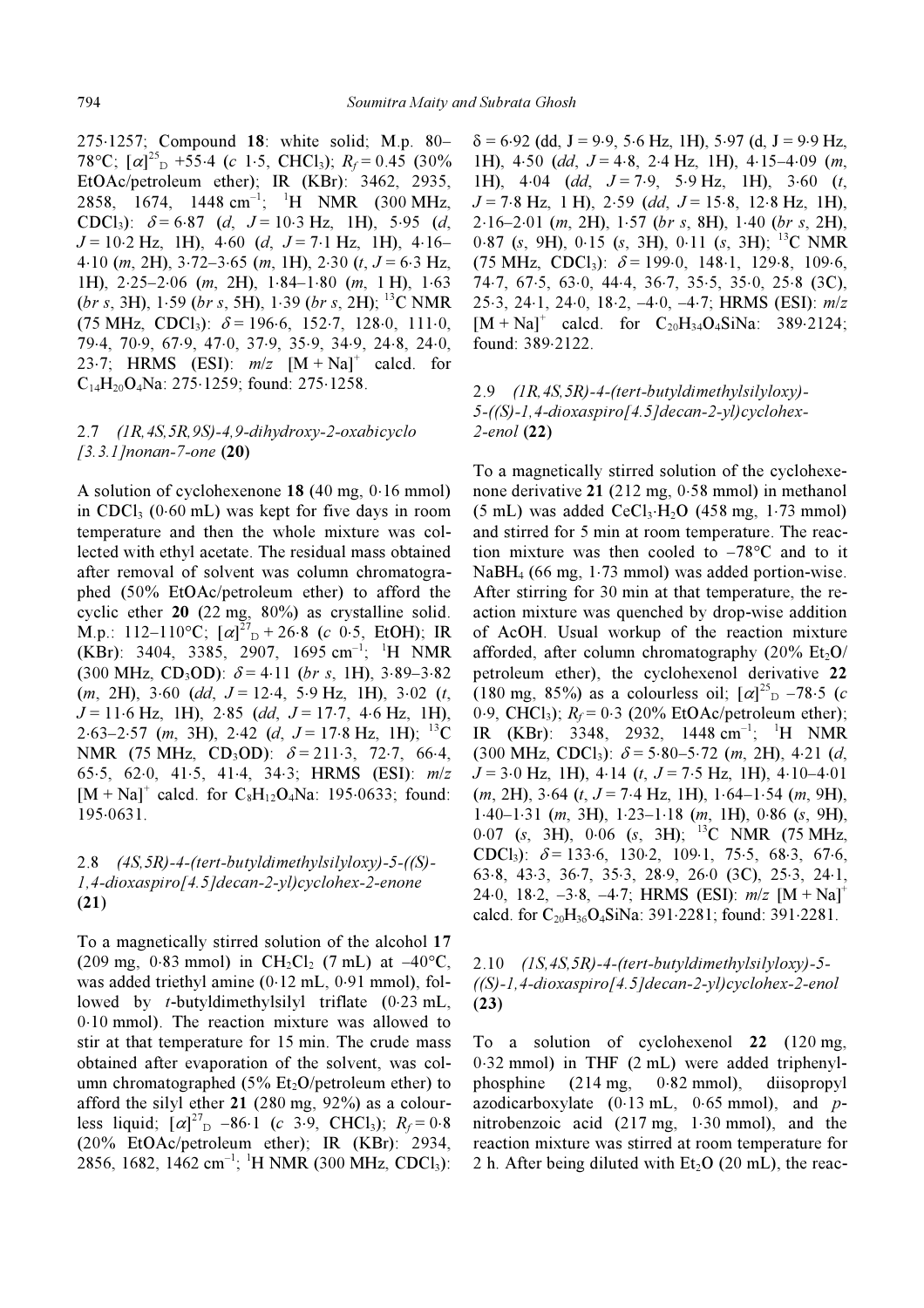tion mixture was washed with saturated aqueous NaHCO<sub>3</sub> solution, water and brine, dried over  $Na<sub>2</sub>SO<sub>4</sub>$ , and concentrated under reduced pressure. The resulting crude residue was purified by column chromatography (4% Et<sub>2</sub>O/petroleum ether) to give p-nitrobenzoate derivative (135 mg, 80%) as a colourless liquid;  $[\alpha]^{25}$ <sub>D</sub> –164⋅4 (c 2⋅5, CHCl<sub>3</sub>);  $R_f$  = 0⋅6 (10% EtOAc/petroleum ether); IR (KBr): 2953, 2856, 1724, 1608, 1531, 1464 cm<sup>-1</sup>; <sup>1</sup>H NMR  $(300 \text{ MHz}, \text{ CDCl}_3): \delta = 8.27 \text{ (d, } J = 8.8 \text{ Hz, } 2\text{H}),$ 8⋅16 (d, J = 8⋅8 Hz, 2H), 6⋅14 (dd, J = 9⋅8, 5⋅3 Hz, 1H), 5⋅95 (dd,  $J = 9.7$ , 4⋅5 Hz, 1H), 5⋅51 (d,  $J = 4.1$  Hz, 1H),  $4.34$  (dd,  $J = 5.2$ , 2.6 Hz, 1H),  $4.13$  $(t, J = 7.2 \text{ Hz}, 1\text{H})$ , 4.07 (dd,  $J = 7.5$ , 6.1 Hz, 1H),  $3.60$  (t,  $J = 7.4$  Hz, 1H),  $2.10-1.97$  (m, 2H),  $1.61$  (br s, 4H), 1⋅58 (br s, 4H), 1⋅39 (br s, 3H), 0⋅88 (s, 9H), 0⋅13 (s, 3H), 0⋅10 (s, 3H); <sup>13</sup>C NMR (75 MHz, CDCl<sub>3</sub>):  $\delta$  = 164⋅3, 150⋅6, 135⋅9, 135⋅3, 130⋅8 (2C), 125⋅4, 123⋅6 (2C), 109⋅4, 75⋅1, 68⋅3, 68⋅0, 63⋅2, 40⋅2, 36⋅7, 35⋅3, 25⋅9 (3C), 25⋅3, 25⋅0, 24⋅2, 23⋅9, 18⋅2, -3⋅9, -4⋅7; HRMS (ESI):  $m/z$  [M + Na]<sup>+</sup> calcd. for  $C_{27}H_{39}NO_7SiNa$ : 540⋅2393; found: 540⋅2390.

The *p*-nitrobenzoate derivative (190 mg, 0.36 mmol) was treated with LiOH.H<sub>2</sub>O (15 mg, 0⋅36 mmol) in methanol (2 mL) at 0°C for 1 h. After being diluted with  $Et<sub>2</sub>O$  (20 mL), the reaction mixture was washed with brine solution, dried over Na2SO4, and concentrated under reduced pressure. The crude residue was purified by column chromatography (20%  $Et_2O/petrolcum$  ether) to provide the title compound 23 (111 mg, 82%) as a colourless liquid;  $\left[\alpha\right]_{\text{D}}^{26}$  –134⋅6 (c 1⋅5, CHCl<sub>3</sub>);  $R_f$  = 0⋅3 (30%) EtOAc/petroleum ether); IR (KBr): 3398, 2934, 2856, 1531, 1448 cm<sup>-1</sup>; <sup>1</sup>H NMR (300 MHz, CDCl<sub>3</sub>):  $\delta$  = 5⋅93 (dd, J = 9⋅8, 5⋅1 Hz, 1H), 5⋅84 (dd,  $J = 10 \cdot 1$ , 4⋅5 Hz, 1H), 4⋅22–4⋅17 (m, 2H), 4⋅11–4⋅07  $(m, 1H)$ , 4⋅03  $(t, J = 6.0$  Hz, 1H), 3⋅64  $(t, J = 7.4$  Hz, 1H), 2⋅74 (br s, 1H), 1⋅91–1⋅83 (m, 2H), 1⋅57 (br s, 4H), 1⋅56 (br s, 4H), 1⋅40–1⋅30 (m, 3H), 0⋅85 (s, 9H),  $0.09$  (s, 3H),  $0.05$  (s, 3H); <sup>13</sup>C NMR (75 MHz, CDCl<sub>3</sub>):  $\delta$  = 132⋅5, 129⋅8, 109⋅2, 75⋅5, 68⋅0, 63⋅8, 63⋅5, 39⋅2, 36⋅7, 35⋅6, 28⋅0, 25⋅9 (3C), 25⋅4, 24⋅2, 24⋅0, 18⋅2, –3⋅8, –4⋅7; HRMS (ESI): m/z [M + Na]<sup>+</sup> calcd. for  $C_{20}H_{36}O_4SiNa$ : 391⋅2281; found: 391⋅2283.

## 2.11 ((1S,4S,5R)-5-((S)-1,4-dioxaspiro[4.5]decan-2-yl)cyclohex-2-ene-1,4-diyl)bis(oxy)bis(tert-butyldimethylsilane) (24)

To a magnetically stirred ice-cold solution of the alcohol 23 (110 mg, 0⋅30 mmol) in  $CH_2Cl_2$  (4 mL), was added 2,6-lutidine (0⋅07 mL, 0⋅60 mmol), followed by t-butyldimethylsilyl triflate (0⋅08 mL, 0⋅36 mmol) and allowed to stir for 10 min. The residual mass obtained after evaporation of the solvent, was column chromatographed  $(2\% \text{ Et}_2\text{O}/\text{C})$ petroleum ether) to afford the bis-silyl ether derivative 24 (136 mg, 95%) as a colourless liquid;  $[\alpha]_{\text{D}}^{24}$  $-117.3$  (c 4⋅5, CHCl<sub>3</sub>); IR (KBr): 2932, 2856, 1471, 1362 cm<sup>-1</sup>; <sup>1</sup>H NMR (300 MHz, CDCl<sub>3</sub>):  $\delta$  = 5⋅85  $(dd, J=9.8, 5.2 \text{ Hz}, 1\text{H}), 5.72 (dd, J=9.7, 4.6 \text{ Hz},$ 1H),  $4.23$  (dd,  $J = 5.1$ ,  $3.2$  Hz, 1H),  $4.18-4.13$  (m, 1H),  $4 \cdot 11 - 4 \cdot 02$  (m, 2H),  $3 \cdot 59$  (t,  $J = 7 \cdot 1$  Hz, 1H),  $2·05-1·98$  (m, 1H), 1⋅84 (td,  $J = 12·9$ , 4⋅0 Hz, 1H), 1⋅59 (br s, 4H), 1⋅58 (br s, 4H), 1⋅38 (br s, 3H), 0⋅88 (s, 9H), 0⋅86 (s, 9H), 0⋅09 (s, 3H), 0⋅06 (s, 3H), 0⋅05  $(s, 3H)$ , 0⋅04  $(s, 3H)$ ; <sup>13</sup>C NMR (75 MHz, CDCl<sub>3</sub>):  $\delta$  = 131⋅0, 130⋅7, 109⋅1, 75⋅6, 68⋅2, 64⋅2, 63⋅9, 39⋅3, 36⋅7, 35⋅6, 28⋅7, 26⋅0 (6C), 25⋅5, 24⋅2, 24⋅0, 18⋅3, 18⋅2, –3⋅8, –4⋅3, –4⋅6, –4⋅7; HRMS (ESI): m/z  $[M + Na]$ <sup>+</sup> calcd. for  $C_{26}H_{50}O_4Si_2Na$ : 505⋅3145; found: 505⋅3144.

# 2.12 ((1R,2R,3R,5S,6S)-3-((S)-1,4-dioxaspiro  $[4.5]$ decan-2-yl)-7-oxabicyclo $[4.1.0]$ heptane-2,5diyl)bis(oxy)bis(tert-butyldimethylsilane) (25)

To a solution of the bis-silyl ether 24 (45 mg, 0⋅09 mmol) in 1,2-dichloro ethane (2 mL) was added m-CPBA (48 mg, 0⋅28 mmol), and the solution was heated under reflux. After 2 h, the reaction mixture was diluted with  $CH_2Cl_2$  (5 mL), washed with saturated aqueous NaHCO<sub>3</sub> and Na<sub>2</sub>SO<sub>3</sub> solution (v/v,  $1:1$ , dried (Na<sub>2</sub>SO<sub>4</sub>), and evaporated. The residual oil was purified by column chromatography (3%  $Et<sub>2</sub>O/petroleum ether)$  to afford epoxide 25 (30 mg, 65%) as a colourless oil;  $[\alpha]^{25}$ <sub>D</sub> -68⋅1 (c 1⋅0, CHCl<sub>3</sub>); IR (KBr): 2934, 2885, 1462 cm<sup>-1</sup>; <sup>1</sup>H NMR  $(300 \text{ MHz}, \text{ CDC1}_3)$ :  $\delta = 4.33$  (t,  $J = 3.9 \text{ Hz}, 1 \text{ H}$ ), 4⋅29 (d,  $J = 2.2$  Hz, 1H), 4⋅07 (dd,  $J = 14.1$ , 7⋅7 Hz, 1H),  $3.97$  (dd,  $J = 7.6$ ,  $6.1$  Hz, 1H),  $3.51$  (t,  $J = 7.6$  Hz, 1H), 3⋅22 (t,  $J = 3.6$  Hz, 1H), 3⋅01 (br s, 1H), 1⋅89–1⋅85 (m, 1H), 1⋅68 (td, J = 13⋅1, 2⋅8 Hz, 1H), 1⋅58 (br s, 4H), 1⋅56 (br s, 4H), 1⋅39 (br s, 3H), 0⋅92 (s, 9H), 0⋅90 (s, 9H), 0⋅16 (s, 3H), 0⋅12 (s, 3H),  $0.08$  (s, 3H),  $0.07$  (s, 3H); <sup>13</sup>C NMR (75 MHz, CDCl<sub>3</sub>):  $\delta$  = 109⋅1, 74⋅8, 67⋅8, 66⋅0, 64⋅7, 55⋅3, 54⋅6, 38⋅1, 36⋅7, 35⋅4, 26⋅0 (3C), 25⋅9 (3C), 25⋅4, 24⋅6, 24⋅2, 24⋅0, 18⋅5, 18⋅2, –4⋅2, –4⋅6, –4⋅7, –4⋅8; HRMS (ESI):  $m/z$  [M + Na]<sup>+</sup> calcd. for C<sub>26</sub>H<sub>50</sub>O<sub>5</sub>Si<sub>2</sub>Na: 521⋅3094; found: 521⋅3096.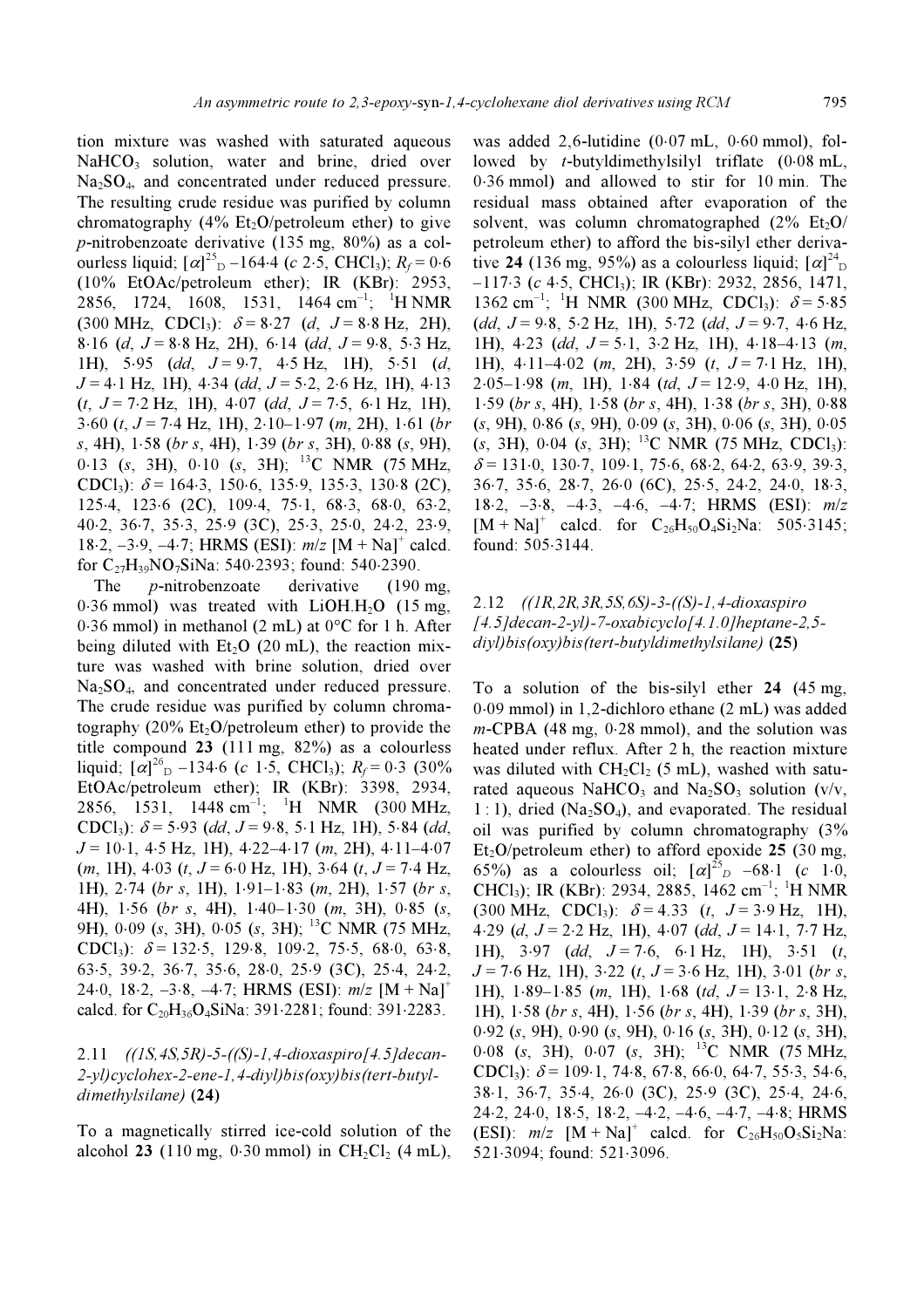## 2.13 (1S,4S,5S)-5-((S)-1,2-dihydroxyethyl) cyclohex-2-ene-1,4-diol (26)

A solution of the cyclohexenol derivative 22 (200 mg, 0⋅54 mmol) in 80% aqueous acetic acid (3 mL) was stirred at 70°C for 4 h. After cooling to room temperature, the solvent was evaporated under reduced pressure. Purification of the crude mass by column chromatography  $(20\% \text{ CH}_3OH/EtOAc)$  afforded the tetraol  $26$  (66 mg,  $70\%$ ) as a colourless heavy oil;  $[\alpha]_{D}^{24}$  –201⋅6 (c 4⋅6, CH<sub>3</sub>OH);  $R_f$  = 0⋅2 (20% CH3OH/EtOAc); IR (KBr): 3389, 3350, 1435 cm<sup>-1</sup>; <sup>1</sup>H NMR (300 MHz, CD<sub>3</sub>OD):  $\delta$  = 5.96  $(dd, J=9.8, 4.8 \text{ Hz}, 1\text{H}), 5.88 \text{ (dd, } J=9.8, 4.2 \text{ Hz},$ 1H), 4⋅29 (t, J = 4⋅1 Hz, 1H), 4⋅16 (d, J = 2⋅3 Hz, 1H),  $3.76-3.65$  (m, 2H),  $3.58$  (dd,  $J = 10.3$ ,  $5.5$  Hz, 1H), 2⋅07–1⋅98 (m, 1H), 1⋅90 (td, J = 13⋅3, 4⋅1 Hz, 1H), 1⋅58 (d, J = 13⋅0 Hz, 1H); <sup>13</sup>C NMR (75 MHz, CD<sub>3</sub>OD):  $\delta$  = 131⋅0, 130⋅5, 73⋅1, 64⋅3, 63⋅3 (2C), 36⋅0, 28⋅7; HRMS (ESI):  $m/z$  [M + Na]<sup>+</sup> calcd. for C8H14O4Na: 197⋅0790; found: 197⋅0793.

## 2.14 (1S,4S,5R)-5-(hydroxymethyl)cyclohex-2-ene-1,4-diol (27)

To a magnetically stirred ice-cold solution of the tetraol 26 (100 mg, 0⋅57 mmol) in  $CH_3OH/H_2O$  $(3:1, 3 \text{ mL})$  was added NaIO<sub>4</sub> (245 mg, 1⋅14 mmol) in multiple portions. The reaction mixture was allowed to stir at 0°C for 30 min. The precipitated white solid was filtered off, after washing it thoroughly with ethyl acetate. Usual workup of the filtrate afforded the corresponding aldehyde. To a stirred solution of this crude aldehyde in  $CH<sub>3</sub>OH$  $(2 \text{ mL})$  was added NaBH<sub>4</sub> (ca. 40 mg) in small portions at 0°C, and the mixture was allowed to stir for 30 min. The reaction mixture was quenched with AcOH. Usual workup of the residual mass obtained after evaporation of methanol under reduced pressure followed by column chromatography (5%  $CH<sub>3</sub>OH/EtOAc$ ) afforded the triol 27 (56 mg, 68%) as a gummy liquid;  $[\alpha]^{25}$ <sub>D</sub> –286⋅7 (c 4⋅0, CH<sub>3</sub>OH);  $R_f = 0.4$  (20% CH<sub>3</sub>OH/EtOAc); IR (KBr): 3367, 3308, 2933, 1410 cm<sup>-1</sup>; <sup>1</sup>H NMR (300 MHz, CD<sub>3</sub>OD):  $\delta$  = 5⋅92 (dd, J = 9⋅9, 4⋅3 Hz, 1H), 5⋅86  $(dd, J=9.9, 3.7 \text{ Hz}, 1\text{H}), 4.16 (br s, 2\text{H}), 3.73 (dd,$  $J = 10.7$ , 7⋅6 Hz, 1H), 3⋅50 (dd,  $J = 10.7$ , 6⋅6 Hz, 1H), 2⋅17–2⋅06 (m, 1H), 1⋅80 (td, J = 13⋅7, 4⋅5 Hz, 1H), 1⋅58 (d, J = 13⋅7 Hz, 1H); <sup>13</sup>C NMR (75 MHz, CD<sub>3</sub>OD):  $\delta$  = 131⋅0, 130⋅8, 63⋅7, 63⋅1, 62⋅7, 37⋅0, 29⋅0; HRMS (ESI):  $m/z$  [M + Na]<sup>+</sup> calcd. for C7H12O3Na: 167⋅0684; found: 167⋅0685.

# 2.15  $((1S, 4S, 5R) - 5 - ((tert-butyldimethylsilyloxy))$ methyl)cyclohex-2-ene-1,4-diyl)bis(oxy)bis (tert-butyldimethylsilane) (28)

Following the above described protocol a solution of the triol 27 (30 mg,  $0.21$  mmol) was silylated with tbutyldimethylsilyl triflate (0⋅21 mL, 0⋅93 mmol) in DMF (1 mL) to afford, after column chromatography (3%  $Et_2O/petroleum$  ether), the trisilyl ether derivative 28 (86 mg, 85%) as a colourless liquid;  $[\alpha]_{\text{D}}^{25}$  –107⋅5 (c 2⋅3, CHCl<sub>3</sub>); IR (KBr): 2930, 2884, 1462 cm<sup>-1</sup>; <sup>1</sup>H NMR (300 MHz, CDCl<sub>3</sub>):  $\delta$  = 5.71  $(br$  s, 2H), 4⋅24 (d, J = 2⋅9 Hz, 2H), 3⋅75 (dd,  $J = 10.0, 6.8$  Hz, 1H), 3.46 (t,  $J = 9.7$  Hz, 1H), 2.18– 2⋅08 (m, 1H), 1⋅97–1⋅88 (m, 1H), 1⋅51 (d, J = 13⋅1 Hz, 1H), 0⋅89 (s, 18 H), 0⋅87 (s, 9H), 0⋅07 (s, 6H), 0⋅04 (s, 12H); <sup>13</sup>C NMR (75 MHz, CDCl<sub>3</sub>):  $\delta$  = 131⋅6, 131⋅4, 65⋅7, 64⋅8, 63⋅1, 39⋅2, 30⋅5, 26⋅1 (3C), 26⋅0 (3C), 25⋅9 (3C), 18⋅4 (2C), 18⋅3, –4⋅0, –4⋅4, –4⋅5,  $-4.7, -5.2$  (2C); HRMS (ESI):  $m/z$  [M + Na]<sup>+</sup> calcd. for C25H54O3Si3Na: 509⋅3279; found: 509⋅3276.

# 2.16 ((1R,2R,3R,5S,6S)-3-((tert-butyldimethylsilyloxy)methyl)-7-oxabicyclo[4.1.0]heptane-2,5 diyl)bis(oxy)bis(tert-butyldimethylsilane) (29)

Following the above described protocol a solution of the silyl ether 28 (30 mg, 0⋅21 mmol) was treated with m-CPBA (0⋅21 mL, 0⋅93 mmol) in 1,2-dichloroethane (1 mL) to afford, after column chromatography  $(3\%$  Et<sub>2</sub>O/petroleum ether), the epoxy cyclohexene derivative 29 (86 mg, 85%) as a colourless liquid;  $[\alpha]^{26}$  –26⋅6 (c 1⋅6, CHCl<sub>3</sub>); IR (KBr): 2955, 2856, 1464, 1255 cm<sup>-1</sup>; <sup>1</sup>H NMR (300 MHz, CDCl<sub>3</sub>):  $\delta$  = 4⋅24–4⋅18 (*m*, 2H), 3⋅64 (*m*, 1H), 3⋅36  $(dd, J=9.8, 7.9 \text{ Hz}, 1\text{H}), 3.20 (t, J=3.7 \text{ Hz}, 1\text{H}),$ 3⋅05 (br s, 1H), 1⋅91–1⋅88 (m, 1H), 1⋅69–1⋅62 (m, 2H), 0⋅91 (s, 9H), 0⋅89 (s, 9H), 0⋅87 (s, 9H), 0⋅12 (s, 3H), 0⋅08 (s, 3H), 0⋅07 (s, 3H), 0⋅06 (s, 3H), 0⋅05 (s, 3H), 0⋅03 (s, 3H); <sup>13</sup>C NMR (75 MHz, CDCl<sub>3</sub>):  $\delta$  = 65⋅9, 65⋅6, 63⋅3, 56⋅4, 55⋅1, 36⋅9, 29⋅8, 26⋅2 (3C), 26⋅0 (3C), 25⋅9 (3C), 18⋅4 (2C), 18⋅3,  $-4.2, -4.7$  (2C),  $-4.9, -5.2$  (2C); HRMS (ESI):  $m/z$  $[M + K]^+$  calcd. for  $C_{25}H_{54}O_4Si_3K$ : 541⋅2967; found: 541⋅2966.

## 3. Results and discussion

In a retrosynthetic analysis, compound 6 could be obtained from the cyclohexenol 7. The ketal moiety would be the source of chirality as well as the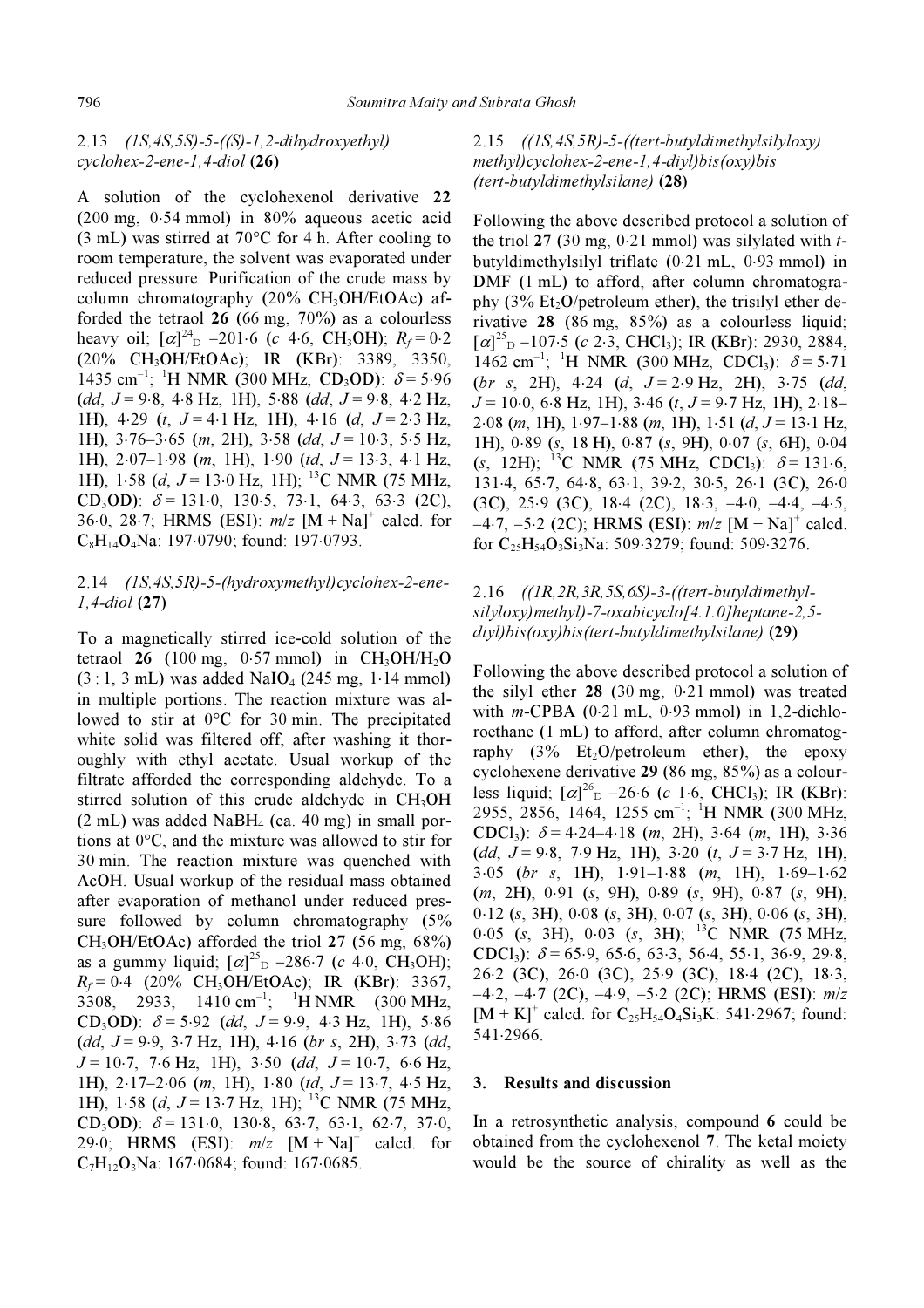masked carbonyl to be required for introduction of the carbon chain for completion of the synthesis of the natural products. The cyclohexenol 7 would be available by ring closing metathesis<sup>6</sup> of the dienol 8, which in turn would be available from the unsaturated ester 9.

 The ester 9 was prepared from D-mannitol following the procedure developed earlier in this laboratory.<sup>7</sup> The ester 9 was then transformed into the known aldehyde 10 using a reduction–oxidation sequence.<sup>8</sup> The aldehyde 10 on reaction with allylmagnesium chloride afforded in 85% yield, an inseparable mixture of alcohols  $11$  (ca.  $3:2$ ) as revealed by <sup>13</sup>C NMR spectra. We decided to proceed with this mixture as in a subsequent step this stereogenic centre will be destroyed after oxidation of the hydroxy group. RCM of this dienol mixture with Grubbs' first generation catalyst,  $Cl_2(PCV_3)_2$ Ru=CHPh (G 1) afforded a mixture of cyclohexenols 12 in excellent yield. The cyclohexenols 12 was then subjected to epoxidation with  $m$ -CPBA to produce a mixture of oxiranes 13 in 50% yield. It was thought that an appropriately protected hydroxyl group might increase the yield of oxiranes. After considerable experimentation, an acetoxy group was found to be most effective for this purpose. The hydroxyl group was thus transformed to the acetate 14. Epoxidation of the acetate 14 with m-CPBA proceeded smoothly to produce in 82% yield an inseparable mixture of the oxiranes 15.

 The acetate 15 was then hydrolysed. The resulting hydroxy-epoxides 13 were subjected to oxidation with Dess–Martin periodinane (DMP). Interestingly, purification of the resulting product through silica gel column chromatography afforded, instead of the keto-epoxide 16, the hydroxy enones 17 and 18 in a



Scheme 1. Retrosynthetic plan.

ratio of ca. 3 : 1 in 78% yield. The formation of the hydroxy-enones could be attributed to the silica induced facile opening of the oxirane rings in the epoxy cyclohexanones 16. The gross structures of these compounds were established through analysis of their NMR spectra. The stereochemical assignment to the newly generated stereogenic center in 18 was confirmed by its transformation to 20. When a solution of  $18$  in CDCl<sub>3</sub> was allowed to sit for five days at room temperature, the cyclic ether 20 was formed in excellent yield as a white crystalline solid, mp 110–112°C. The structure of 20 was established through single crystal X-ray (figure 2). $\degree$  The formation of 20 could be attributed as follows. Initially deketalization of 18 took place by trace amount of  $HCl$  present in  $CDCl<sub>3</sub>$  to provide the triol 19. The triol 19 underwent in situ intramolecular oxy-Michael addition to provide 20. With the establishment of the structure 19, the major and minor hydroxy enones were assigned the structures 17 and 18 respectively.

 The hydroxyl group of 17 was then protected to afford the silyl ether 21. Reduction of 21 using the condition developed by Luche<sup>10</sup>  $(NaBH<sub>4</sub>-CeCl<sub>3</sub>-$ MeOH) led to the isolation of a single diastereoisomer in overall excellent yield. Reduction of the carbonyl group in 21 was expected to proceed exclusively from the side opposite to the C-5 substituent to provide 22. Indeed determination of the structure of the reduction product through analysis of its HSQC, COSY and NOESY spectra (figure 3) showed the structure of the reduction product as 22. Inversion of the stereochemistry of the C-1 hydroxyl group was then required to have syn-1,4-hydroxy group and was achieved via Mitsunobu reaction $11$  in good yield. In order to introduce the oxirane ring anti to the 1,4-dihydroxyl group, a unique characteristic of this family of natural products, it was earlier demonstrated by other workers<sup>5f</sup> that an increase in steric bulk of the substituents at the allylic positions directed the electrophile to add from the opposite face. The free hydroxyl groups of 23 were protected as silyl ether by treating with TBSOTf to afford 24 in 95% yield. The cyclohexene derivative 24 was then treated with m-CPBA in DCE under reflux and the reaction was found to be highly stereoselective to furnish the epoxide 25 as the only isolable product in 65% yield. The stereochemical assignment to 25 followed from comparison of the coupling constant of the C-2 H [ $\delta$  3⋅22 (1H, t, J = 3⋅6 Hz)] with that reported in literature<sup>5f</sup> for an analogous compound.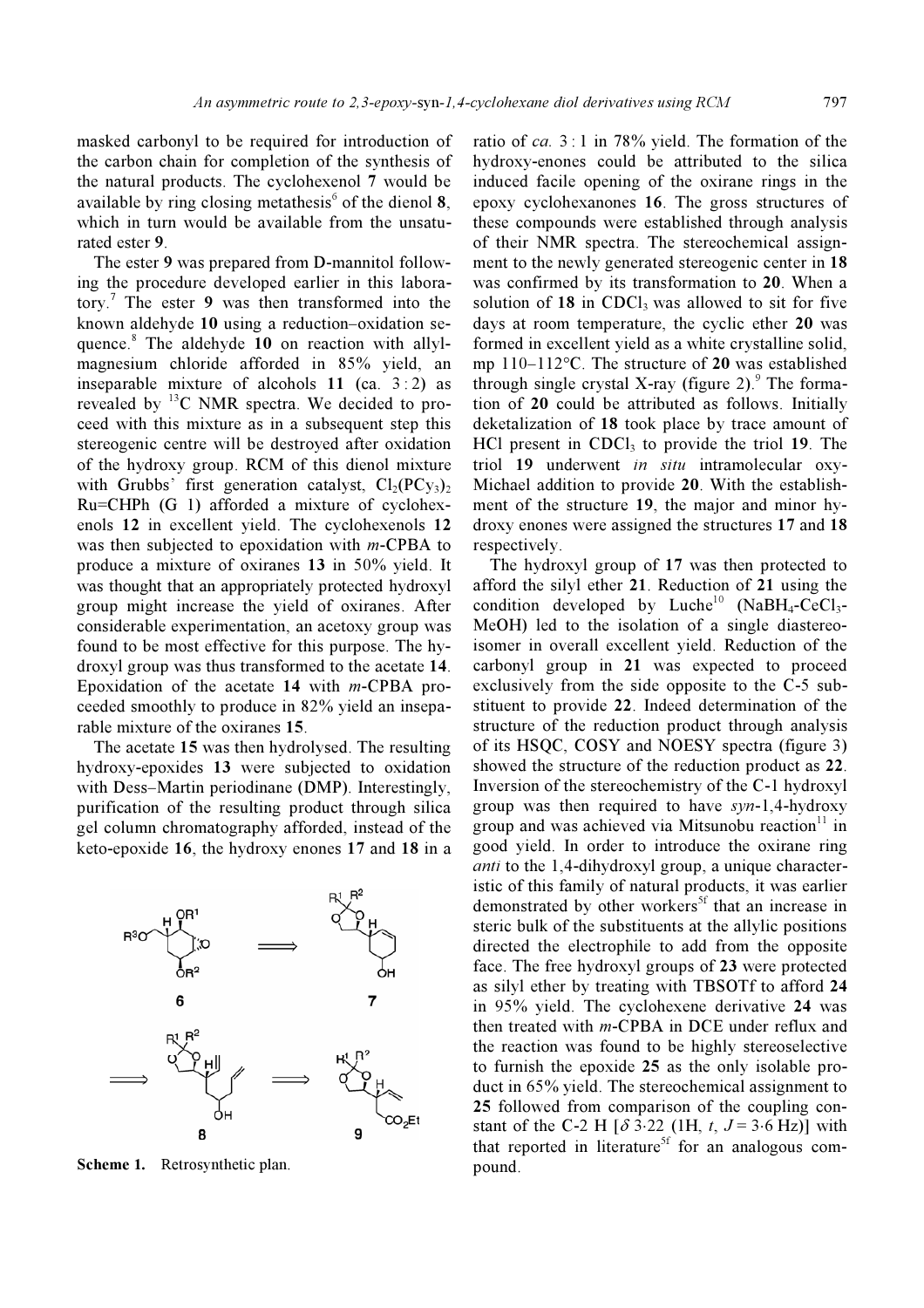

For structures 9-18:  $R^1$ ,  $R^2 = -(CH_2)_{5}$ 

Scheme 2. Synthesis of functionalized cyclohexenone derivative.



Figure 2. ORTEP drawing of 20.



Figure 3. COSY and NOESY analysis of 22.

 Deketalization of 25 appeared to be a tough job under a variety of conditions.<sup>12</sup> Thus, we decided to change the reaction sequence. Compound 23 was first subjected to deketalization with 80% aqueous AcOH at 70°C to give the tetraol 26 in excellent yield. The tetraol 26 was transformed to the triol 27 by cleavage of the vicinal diol unit with sodium metaperiodate followed by reduction of the resulting aldehyde with NaBH4. The cyclohexane derivative 28 with  $m$ -CPBA produced the oxirane 29 as a single diastereoisomer in overall good yield. The silyl ethers 25 and 29 represent the highly functionalized epoxy-cyclohexane-1,4-diol skeletons present in the natural products 2–5.

### 4. Conclusions

We have developed a new stereocontrolled route for the synthesis of the highly functionalized 2,3-epoxy-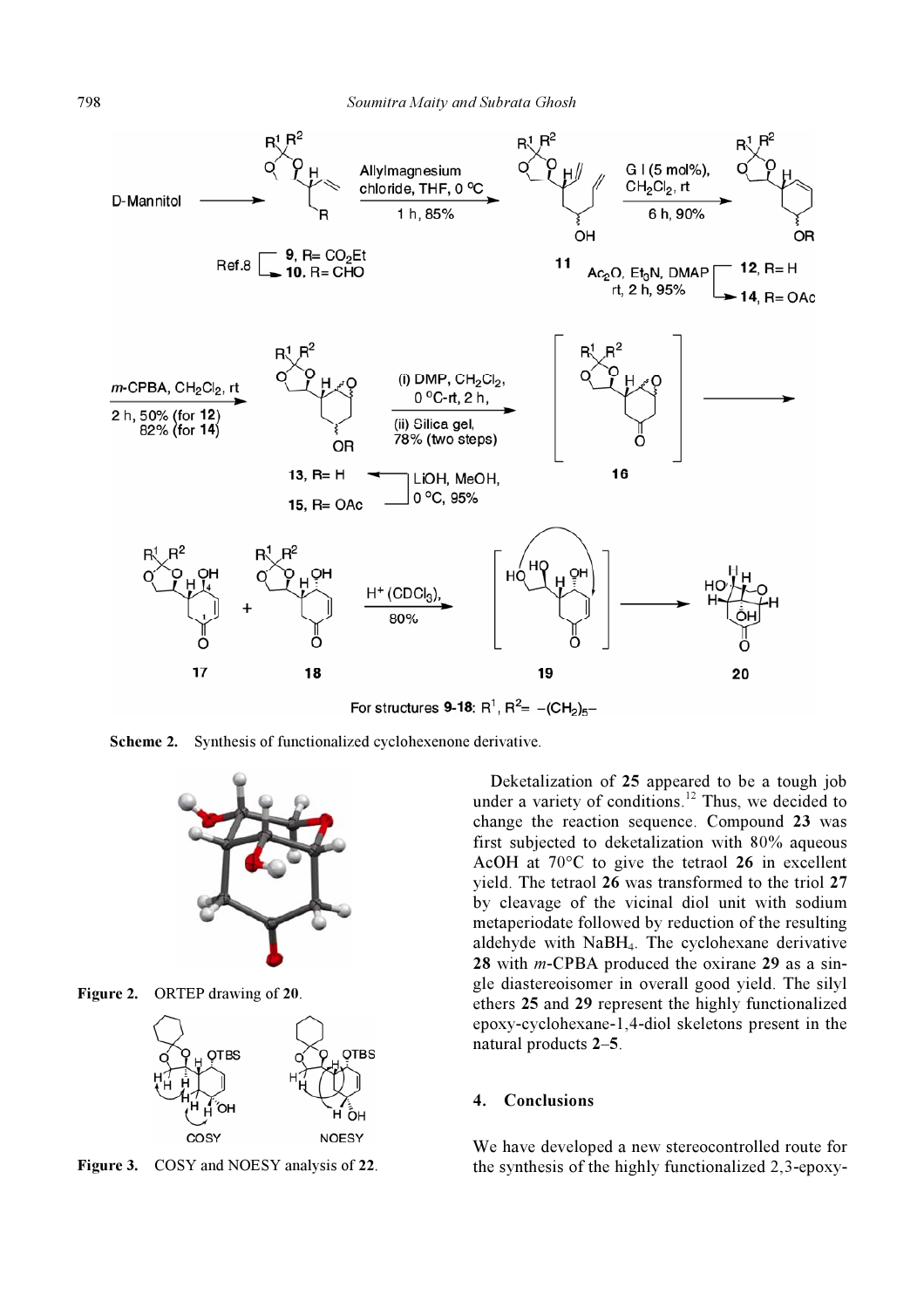

Scheme 3. Synthesis of fully functionalized 2,3-epoxy-1,4-cyclohexane diol derivative.

syn-1,4-cyclohexane diol derivatives. The key step involves ring closing metathesis of an appropriately constructed 1,7-dienol derived from D-mannitol and stereoselective epoxidation.

#### Acknowledgements

Financial support from the Department of Science and Technology (DST), Government of India through a Ramanna Fellowship to S G is gratefully acknowledged. S M thanks Council of Scientific and Industrial Research (CSIR), New Delhi for SRF. Financial support from DST for the National Single crystal X-ray Diffractometer facility at the Department of organic Chemistry is gratefully acknowledged.

#### References

- 1. Marco-Contelles J, Molina M T and Anjum S 2004 Chem. Rev. 104 2857; (b) Miyashita K and Imanishi T 2005 Chem. Rev. 105 4515
- 2. Renaud J M, Tsoupras G, Stoeckli-Evans H and Tabacchi R 1989 Helv. Chim. Acta  $72$  1262
- 3. Mühlenfeld A and Achenbach H 1988 Phytochemistry 27 3853
- 4. Herath K B, Jayasuriya H, Bills G F, Polishook J D, Dombrowski A W, Guan Z, Felock P, Hazuda D J and Singh S B 2004 J. Nat. Prod. 67 872
- 5. (a) Defrancq E, Gordon J, Brodard A and Tabacchi R 1992 Helv. Chim. Acta 75 276; (b) Takano S, Moriya M, Higashi Y and Ogasawara K 1993 J. Chem. Soc., Chem. Commun. 177; (c) Takano S, Moriya M and Ogasawara K 1993 J. Chem. Soc., Chem. Commun. 614; (d) Barros M T, Maycock C D and Ventura M R 1997 J. Org. Chem. 62 3984; (e) Barros M T, Maycock C D and Ventura M R 2000 Chem. Eur. J. 6 3991; (f) Shimizu H, Okamura H, Iwagawa T and Nakatani M 2001 Tetrahedron 57 1903; (g) Mehta G and Roy S 2004 Org. Lett. 6 2389; (h) Mehta G and Pan S C 2004 Org. Lett. 6 3985; (i) Mehta G and Roy S 2005 Chem. Commun. 3210; (j) Mehta G and Roy S 2005 Tetrahedron Lett. 46 7927 and the references cited therein
- 6. For excellent accounts on RCM see: (a) Grubbs R H, Miller S J and Fu G C 1995 Acc. Chem. Res. 28 446; (b) Fürstner A 1997 Top. Catal. 4 285; (c) Schuster M and Blechert S 1997 Angew. Chem. Int. Ed. 36 2036; (d) Grubbs R H and Chang S 1998 Tetrahedron 54 4413; (e) Armstrong S K 1998 J. Chem. Soc., Perkin Trans. 1 371; (f) Fürstner A 2000 Angew. Chem. Int. Ed. 39 3012; (g) Deiters A and Martin S F 2004 Chem. Rev. 104 2199; (h) Nicolaou K C, Bulger P G and Sarlah D 2005 Angew. Chem. Int. Ed. 44 4490; (i) Ghosh S, Ghosh S and Sarkar N 2006 J. Chem. Sci. 118 223; (j) Chattopadhyay S K, Karmakar S, Biswas T, Majumdar K C, Rahaman H and Roy B 2007 Tetrahedron 63 3919
- 7. Banerjee S, Ghosh S, Sinha S and Ghosh S 2005 J. Org. Chem. 70 4199
- 8. Nayek A, Banerjee S, Sinha S and Ghosh, S 2004 Tetrahedron Lett. 45 6457